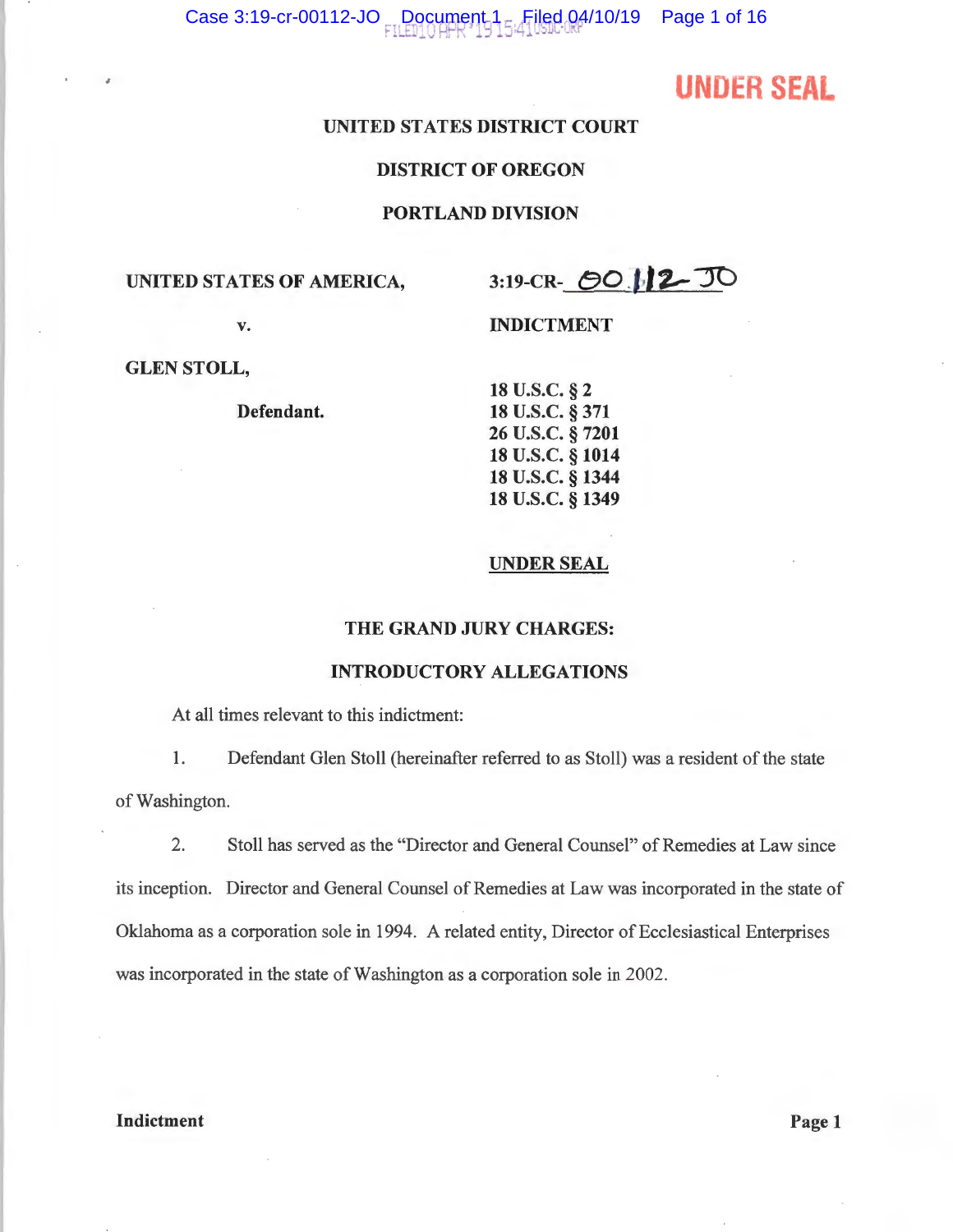### Case 3:19-cr-00112-JO Document 1 Filed 04/10/19 Page 2 of 16

3. Through Remedies at Law and related entities, Stoll has organized, promoted, and marketed fraudulent tax avoidance schemes which have no legitimate purpose and are designed solely to assist people in evading the assessment and collection of federal income taxes.

4. Stoll maintains a Remedies at Law website at www.remediesatlaw.com. On the website, Stoll falsely claims he began his "legal career" in 1988. In reality, Stoll has never held a license to practice law in any state.

5. Stoll advises clients that they can avoid paying taxes by placing their assets and income into so-called "ministerial trusts."

6. On June 27, 2005, an Order for Default Judgment and Permanent Injunction was entered against Stoll and Remedies at Law in the United States District Court for the Western District of Washington (Case No. 2:05-cv-00262-RSM, Doc. 22). Among other things, the injunction permanently restrains Stoll from: a) organizing, promoting, marketing, or selling any vehicle that assists in the evasion of assessment of federal tax liabilities; b) making false statements about the excludability or shelter of any income; c) instructing or advising others to not file federal income tax returns; and d) promoting the false and frivolous position that federal income taxes can be reduced or eliminated by using corporations sole or ministerial trusts to shelter income.

7. In September of 2007, Karl Brady and Laurie Brady, husband and wife, began working with Stoll and Remedies at Law to evade the assessment of income taxes and to shield Karl Brady's Northwest Behavioral Healthcare Services (NWBHS) income and other assets from the Internal Revenue Service.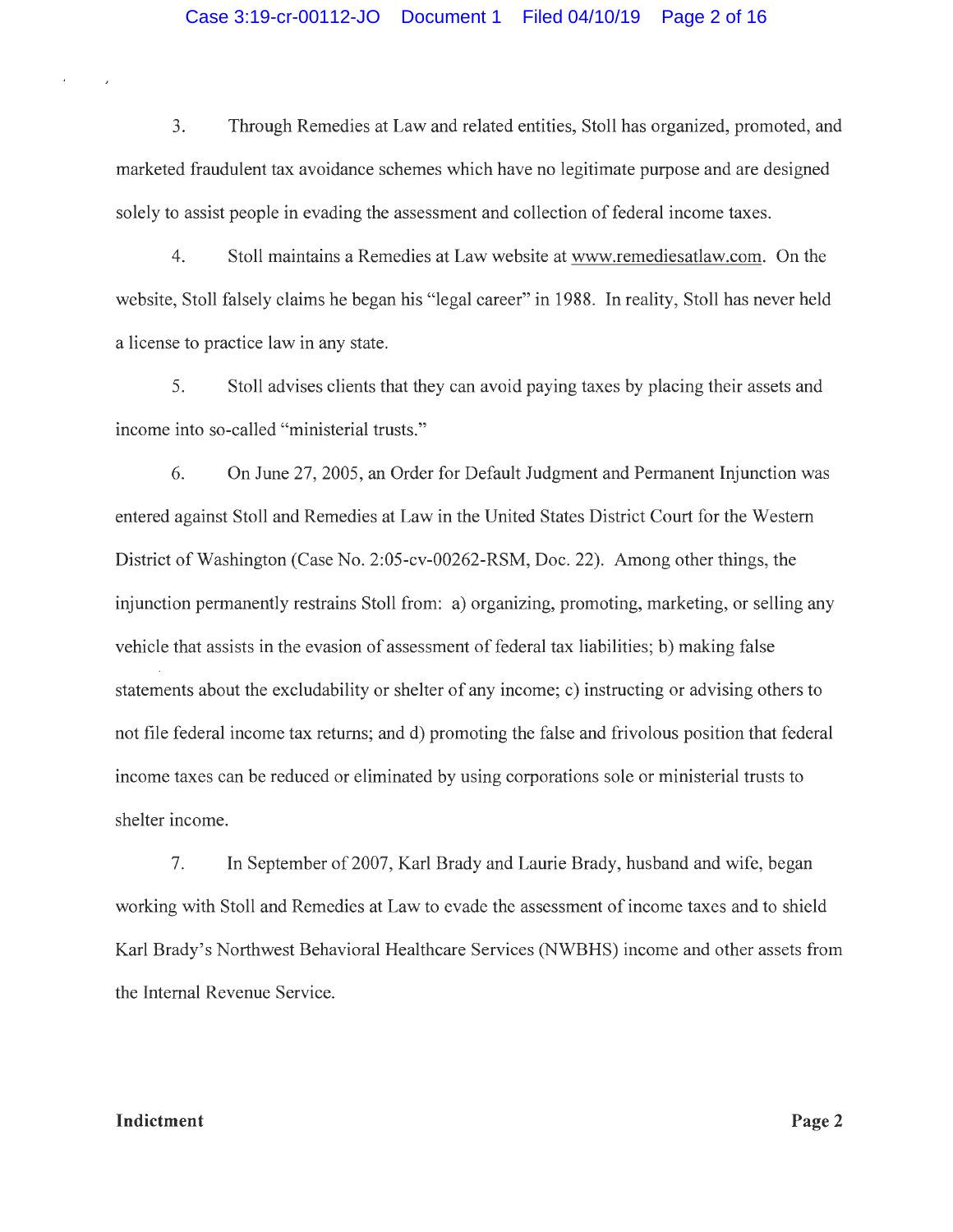8. Stoll told Karl Brady that Karl Brady could join the Remedies at Law program if Karl Brady executed certain documents and paid a one-time retainer fee, trust document fees, and an annual maintenance fee.

9. In September of 2007, Karl Brady and Laurie Brady executed a series of documents at Stoll's direction to join the Remedies at Law Program. This included documents which purportedly created the "ministerial trusts" Progeny Services and Progeny Foundation. Progeny Services and Progeny Foundation were never registered with any state.

10. At Stoll's direction, Karl Brady provided Stoll with pictures of himself and Laurie Brady. As part of Stoll's program, Stoll and others created Embassy of Heaven "licenses" for Karl Brady and Laurie Brady. The Embassy of Heaven is a separate entity affiliated with Stoll and Remedies at Law.

11. At Stoll's direction, Karl Brady and others established bank accounts for Progeny Services and Progeny Foundation. Karl Brady established these bank accounts for the purpose of shielding his income and evading the assessment of his income.

12. Following the creation of Progeny Services and Progeny Foundation and related bank accounts, at the direction of Stoll, Karl Brady instructed the bookkeeper at NWBHS to direct Karl Brady's salary checks to Progeny Services or other related entities in lieu of direct salary payments to Karl Brady. Karl Brady directed his payments in this fashion to evade the assessment of income.

13. Karl Brady and Laurie Brady had full access and control of the funds in the bank accounts for Progeny Services and Progeny Foundation. Karl Brady and Laurie Brady wrote checks from the Progeny accounts for personal and family expenses.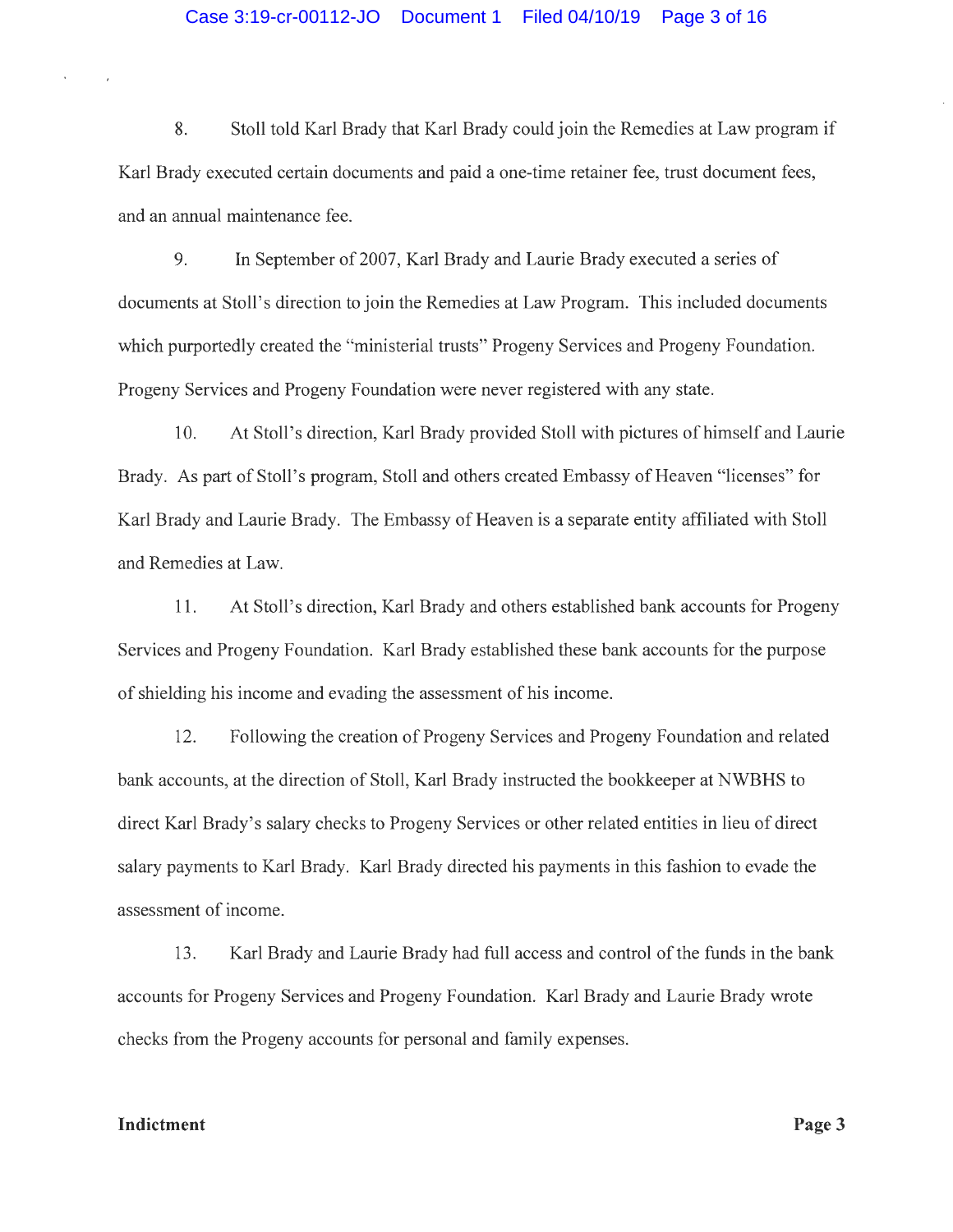14. Karl Brady received letters from the Internal Revenue Service regarding his federal taxes and failure to file. Karl Brady consulted with Stoll about these inquiries. Stoll advised Karl Brady not to file federal income tax returns and not to respond to any requests from the Internal Revenue Service. Karl Brady did as instructed by Stoll.

15. In 2011, Stoll and Karl Brady created "ministerial property trusts" and transferred Karl Brady's real property into the trusts.

16. After Internal Revenue Service Criminal Investigation Agents executed search warrants at Karl Brady's home in 2014, Stoll directed Karl Brady to deposit all of Karl Brady's NWBHS income into an account in the name of From the Heart Foundation. Stoll and his associates at Remedies at Law had sole control over the From the Heart Foundation account.

17. From July 2014 through August 2016, Karl Brady accessed funds in the From the Heart Foundation account by communicating with Remedies at Law associates. Karl Brady or Laurie Brady submitted check requests to Remedies at Law for funds to pay Karl Brady's personal and family expenses from the From the Heart Foundation nominee account. Stoll reviewed and signed the From the Heart Foundation checks and sent the checks to Karl Brady.

18. In 2015, Karl Brady sold real property and directed the proceeds of the sales to a nominee account in the name of the Family Defense League. Stoll and his associates at Remedies at Law had sole control over the Family Defense League account. Karl Brady requested and received disbursements from the Family Defense League account.

19. For 2008 through 2015, during the time period Karl Brady and others worked with Stoll, Karl Brady filed no personal income tax returns, despite receiving income in excess of \$3 million dollars and being required by law to do so.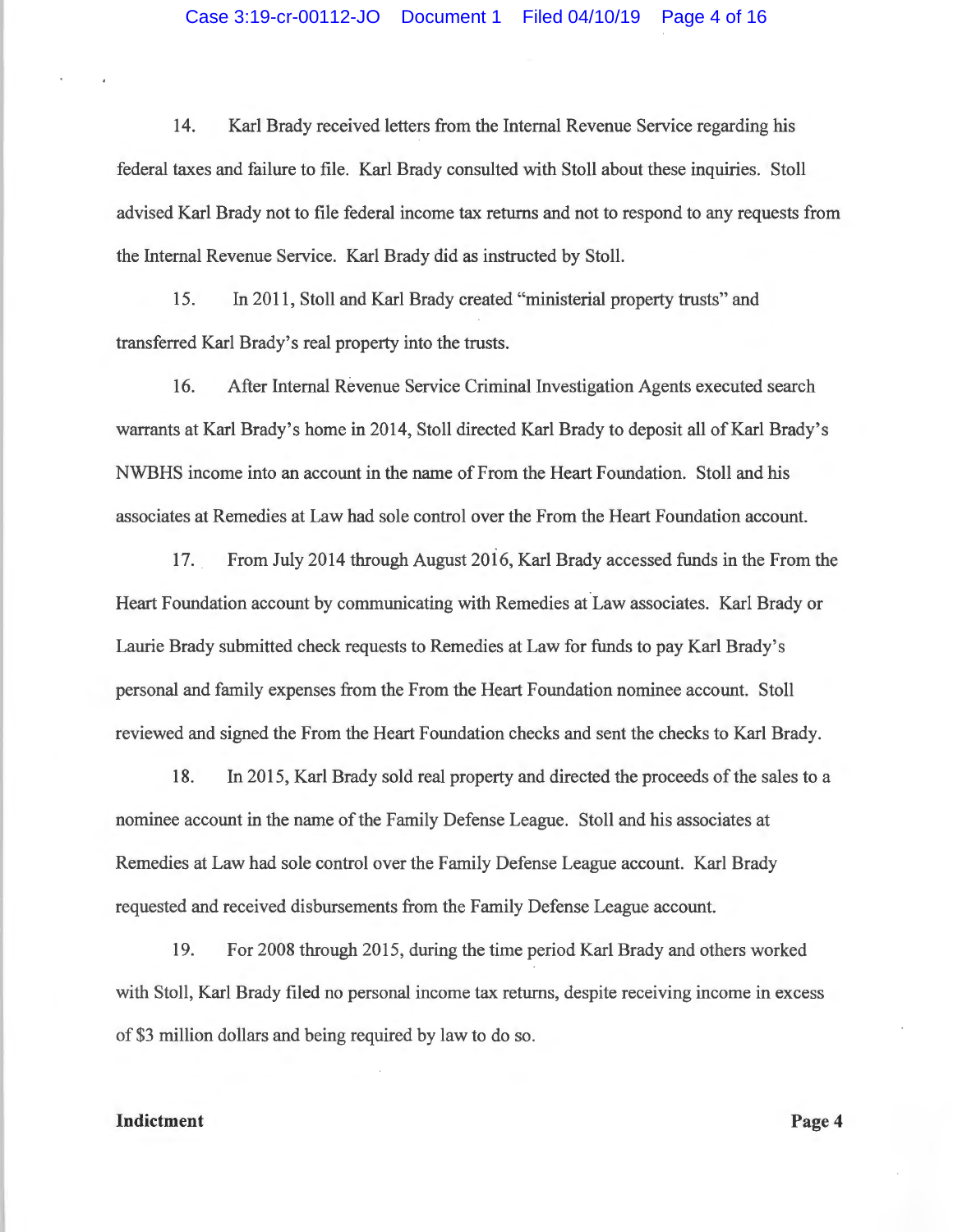20. On March 11, 2016, Stoll set up a meeting with Internal Revenue Service Criminal Investigation Agents, Karl Brady, and Laurie Brady. At that meeting, Stoll represented himself as legal church counsel for Karl Brady and Laurie Brady and claimed that Karl Brady and Laurie Brady were ministers associated with the Embassy of Heaven.

21. The Internal Revenue Service is an agency of the Unites States Department of Treasury responsible for administering and enforcing the tax laws of the United States and collecting taxes owed to the United States Treasury.

# **COUNT ONE (Conspiracy to Defraud the United States) (18 u.s.c. § 371)**

22. Paragraphs One through Twenty-One (21) of the Introductory Allegations are incorporated herein.

#### **OBJECT OF THE CONSPIRACY**

23. Beginning in or about September 2007 and continuing through March 2016, within the District of Oregon, and elsewhere, defendant Stoll and others, known and unknown, unlawfully and knowingly combined, conspired, confederated, and agreed together to defraud the United States by deceitful and dishonest means by impeding, impairing, obstructing, and defeating the lawful government functions of the Internal Revenue Service (IRS), an agency of the United States, in the ascertainment, computation, assessment, and collection of revenue, that is, federal individual income taxes.

#### **MANNER AND MEANS AND SCHEME TO DEFRAUD**

24. Defendant Stoll and others, known and unknown to the grand jury, carried out their conspiracy using the following manner and means, among others: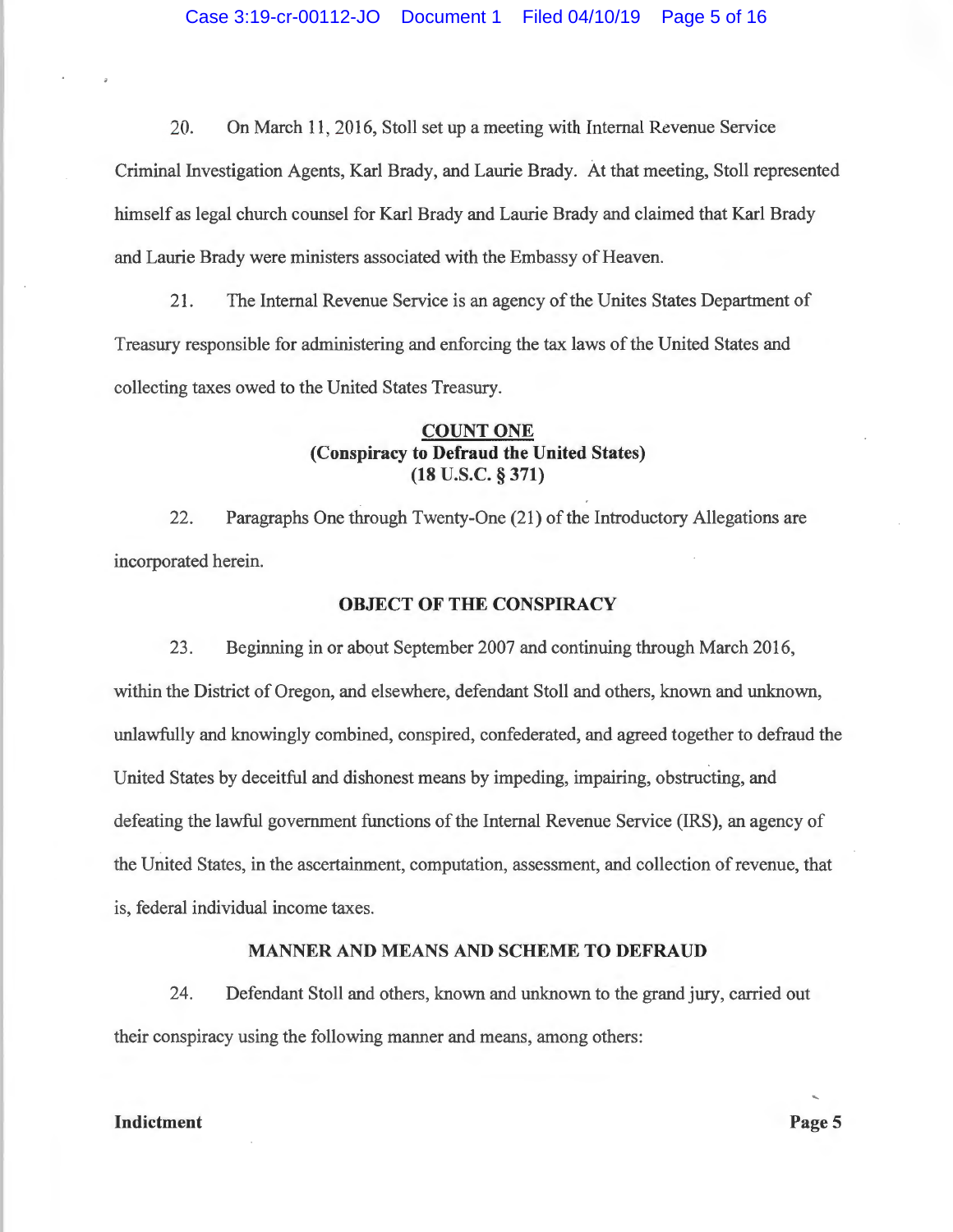- a. Creating nominees, including entities and trusts, to hold legal title to real and personal property;
- b. Using nominees, including entities and trusts, and associated financial accounts to conceal and to attempt to conceal income and assets from the IRS;
- c. Using nominees, including entities and trusts, to pay personal expenses;
- d. Causing NWBHS to pay salary and other compensation for Karl Brady to nominees, including entities and trusts.

#### **OVERT ACTS IN FURTHERANCE OF THE CONSPIRACY**

To further the conspiracy and to affect its objects, defendant Stoll and others, known and unknown, committed the following overt acts in the District of Oregon and elsewhere.

25. Between September 2007 and December 2014, defendant Stoll and Karl Brady caused NWBHS to pay Karl Brady's salary and other compensation to nominees.

26. On or about September 20, 2007, defendant Stoll, Karl Brady, and Laurie Brady executed documents purporting to create "ministerial trusts" called Progeny Services and Progeny Foundation.

27. On or about November 28, 2007, defendant Stoll and Karl Brady and others signed a signature card for a bank account in the name of Progeny Foundation at Wachovia Bank.

28. On or about November 17, 2011, defendant Stoll and Karl Brady executed a Quit Claim Deed transferring Karl Brady's rental property at 21151 S. Richard Court to PLand-1 LRC Trust.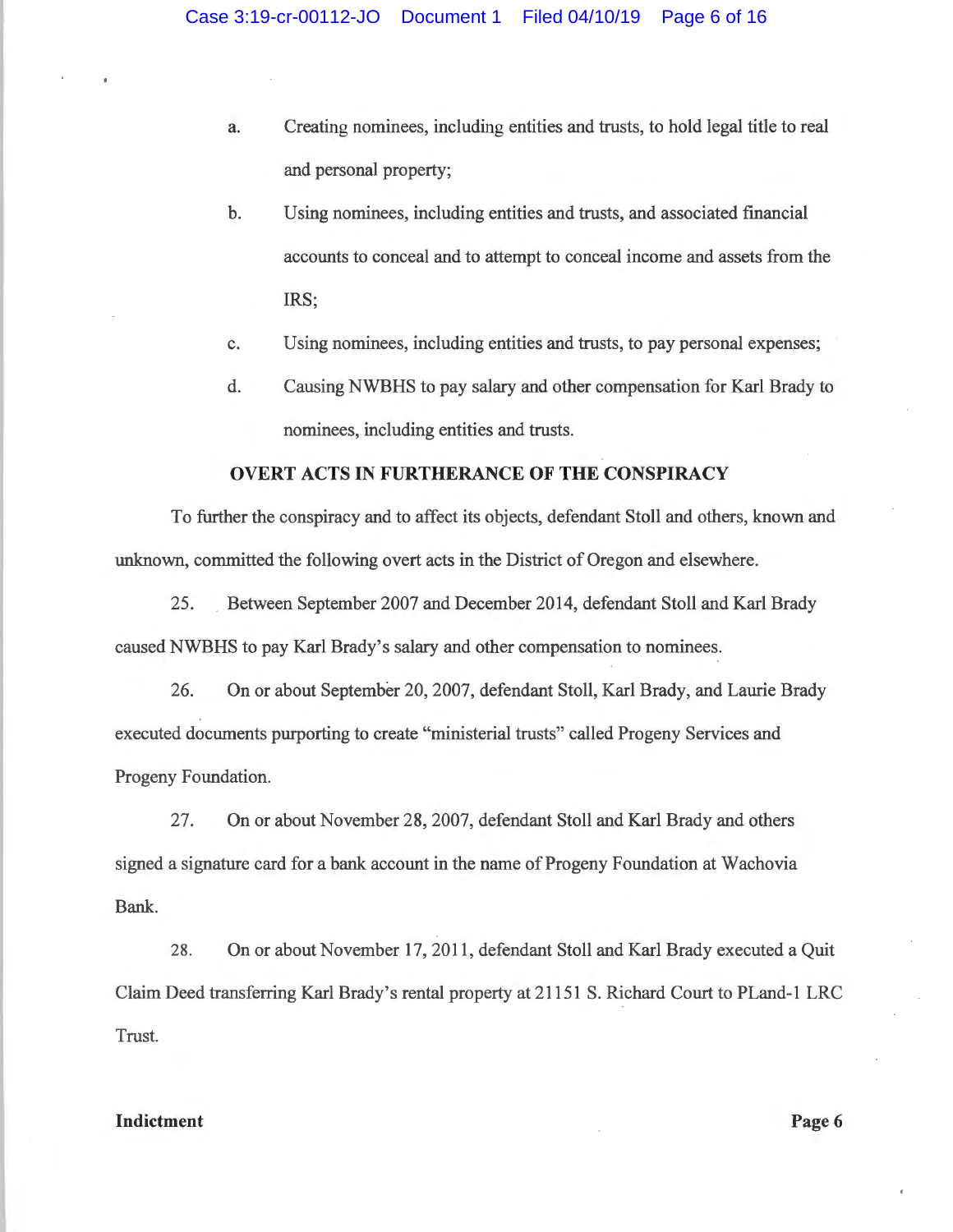29. On or about November 17, 2011, defendant Stoll and Karl Brady executed a Quit Claim Deed transferring Karl Brady's personal residence and 14.6 acres at 19661 S. Redland Road to PLand-3 RR Trust.

30. On or about November 17, 2011, defendant Stoll and Karl Brady executed a Quit Claim Deed attempting to transfer Karl Brady's vacation home at 54-302 Hauula Homestead Rd in Hauula, Hawaii, to PLand-2 Condo Trust.

31. On or about July 2, 2014, at defendant Stoll's direction, Karl Brady caused NWBHS to issue check #16731 in the amount of\$10,000 to From the Heart Foundation.

32. On or about July 2, 2014, at defendant Stoll's direction, Karl Brady deposited NWBHS check #16731 into a Bank of America account in the name of From the Heart Foundation.

33. On or about July 14, 2014, defendant Stoll caused check #1133 in the amount of \$1,400 payable to the Oregon City 2nd Ward of the LDS Church to be drawn on the Bank of America account in the name of From the Heart Foundation.

34. On or about January 19, 2015, at defendant Stoll's direction, Karl Brady signed and submitted a W-4 to NWBHS, claiming to be exempt from federal income taxes.

35. On or about January 21 , 2015, at defendant Stoll's direction, Karl Brady caused NWBHS to issue checks #10241, 10242, and 10243, totaling \$29,550.02 payable to Karl Brady.

36. On or about January 21, 2015, at defendant Stoll's direction, Karl Brady purchased M Bank cashier's check #44224 totaling \$29,550.02 payable to From the Heart Foundation with NWBHS checks #10241, 10242, and 10243.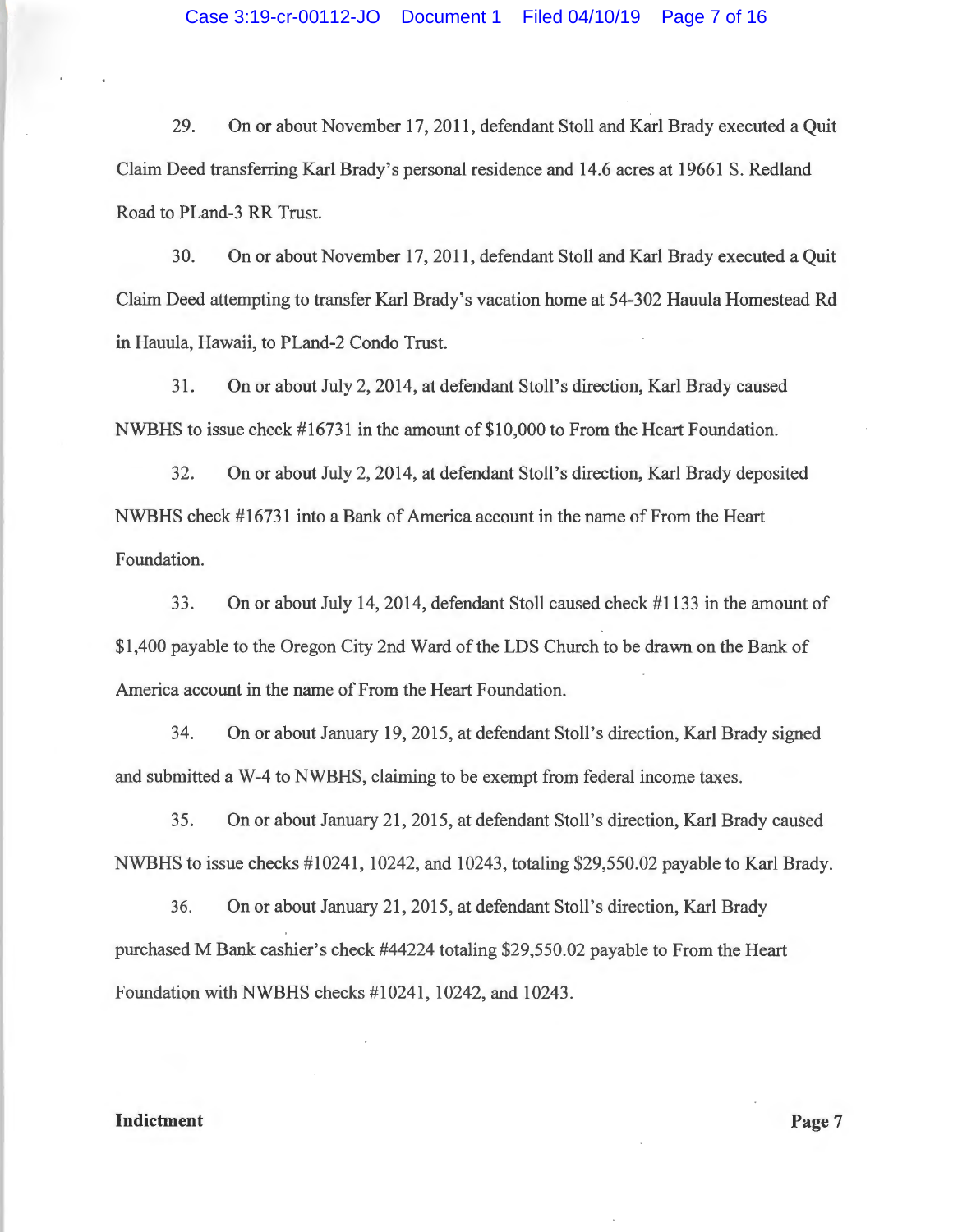37. On or about January 21, 2015, at defendant Stoll's direction, Karl Brady deposited M Bank Cashier's check #44224 in the amount of \$29,550.02 into a Bank of America account in the name of From the Heart Foundation.

38. On or about February 1, 2015, defendant Stoll and others caused check #1198 in the amount of \$4,000 payable to the LDS Church for Karl Brady's tithing on income to be drawn on the Bank of America account in the name of From the Heart Foundation.

39. On or about August 26, 2015, at defendant Stall's direction, Karl Brady caused NWBHS to issue check #10327 in the amount of \$14,646.84 payable to Karl Brady.

40. On or about August 26, 2015, at defendant Stall's direction, Karl Brady cashed NWBHS check #10327 for \$14,646.84.

41. On or about August 26, 2015, at defendant Stall's direction, Karl Brady caused the deposit of \$14,646.84 in cash into a Bank of America account in the name of From the Heart Foundation.

42. On or about September 1, 2015, defendant Stoll and others caused check #1393 in the amount of \$1,000, payable to a Karl Brady family member, to be drawn on the Bank of America account in the name of From the Heart Foundation.

43. On or about September 1, 2015, defendant Stoll and others caused check #1396 in the amount of \$3,400 payable to the LDS Church for Karl Brady's tithing on income to be drawn on the Bank of America account in the name of From the Heart Foundation.

44. On March 11, 2016, Stoll set up a meeting with Internal Revenue Service Criminal Investigation Agents, Karl Brady, and Laurie Brady. At that meeting, Stoll represented himself as legal church counsel for Karl Brady and Laurie Brady. Stoll claimed that Karl Brady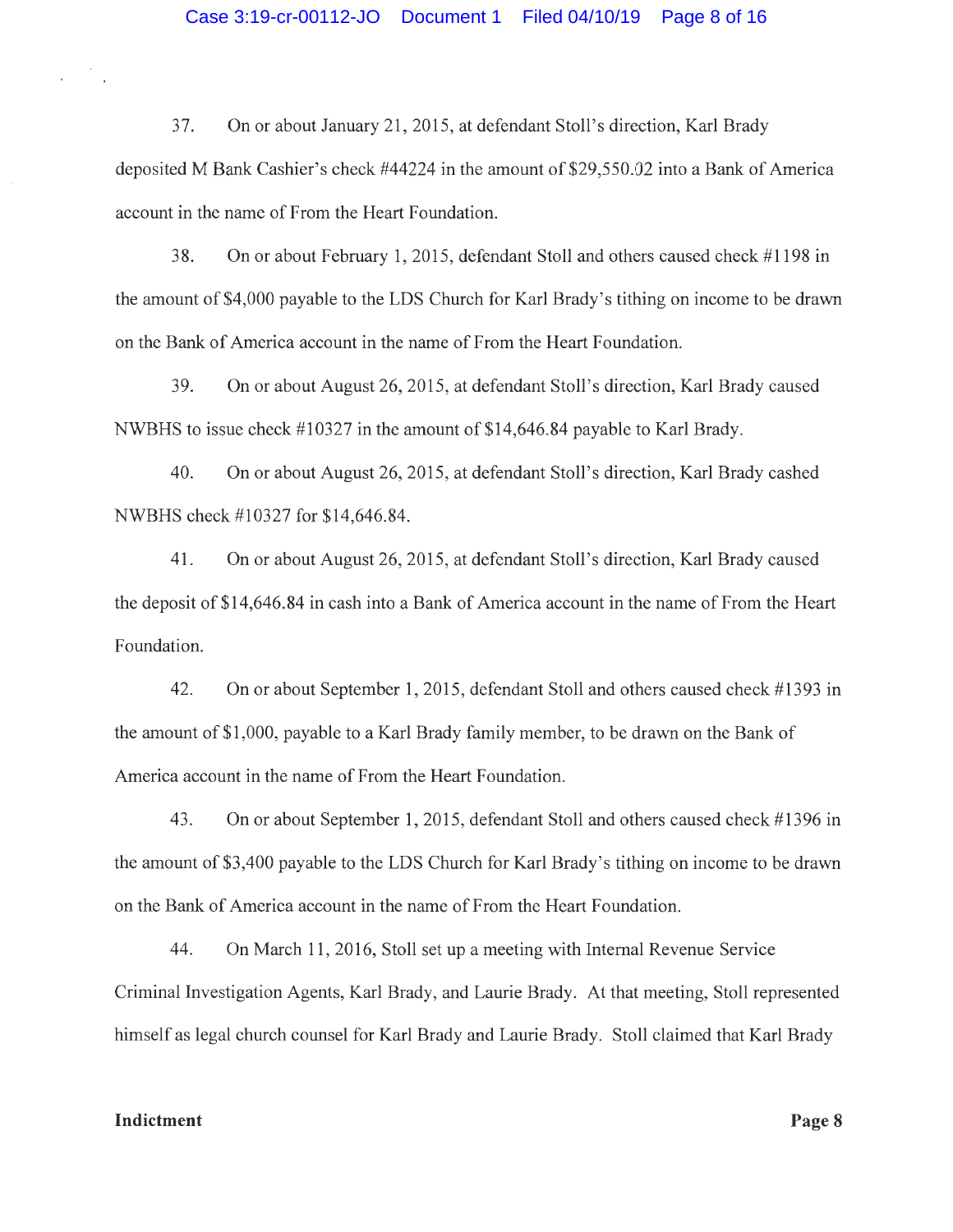#### Case 3:19-cr-00112-JO Document 1 Filed 04/10/19 Page 9 of 16

and Laurie Brady were ministers associated with the Embassy of Heaven and had done nothing wrong. During the meeting, Stoll acknowledged the existence of the 2005 injunction.

All in violation of 18 U.S.C. § 371.

## **COUNT TWO (Evasion of Income Tax) (26 u.s.c. § 7201)**

45. Paragraphs One through Twenty-One (21) of the Introductory Allegations are incorporated herein.

46. During the calendar year 2012, Karl Brady had and received taxable income. Upon that taxable income, there was owing to the United States of America an income tax. Well knowing the foregoing facts, and failing to make an income tax return on or before April 15, 2013, as required by law, to any proper officer of the IRS and to pay the IRS the income tax, defendant Stoll and others, including Karl Brady, from on or about April 15, 2013, through the date of this indictment, in the District of Oregon and elsewhere, did willfully attempt to evade and defeat the assessment of income tax due and owing by Karl Brady to the United States of America for the calendar year 2012 by committing affirmative acts of evasion, including but not limited to:

47. Using nominees, including entities and trusts, and associated financial accounts to conceal and to attempt to conceal income and assets from the IRS;

48. Using nominees, including entities and trusts, and associated financial accounts to pay Karl Brady's personal and family expenses;

49. Causing NWBHS to pay Karl Brady's salary and other compensation to nominees, including entities and trusts, to conceal and to attempt to conceal it from the IRS; and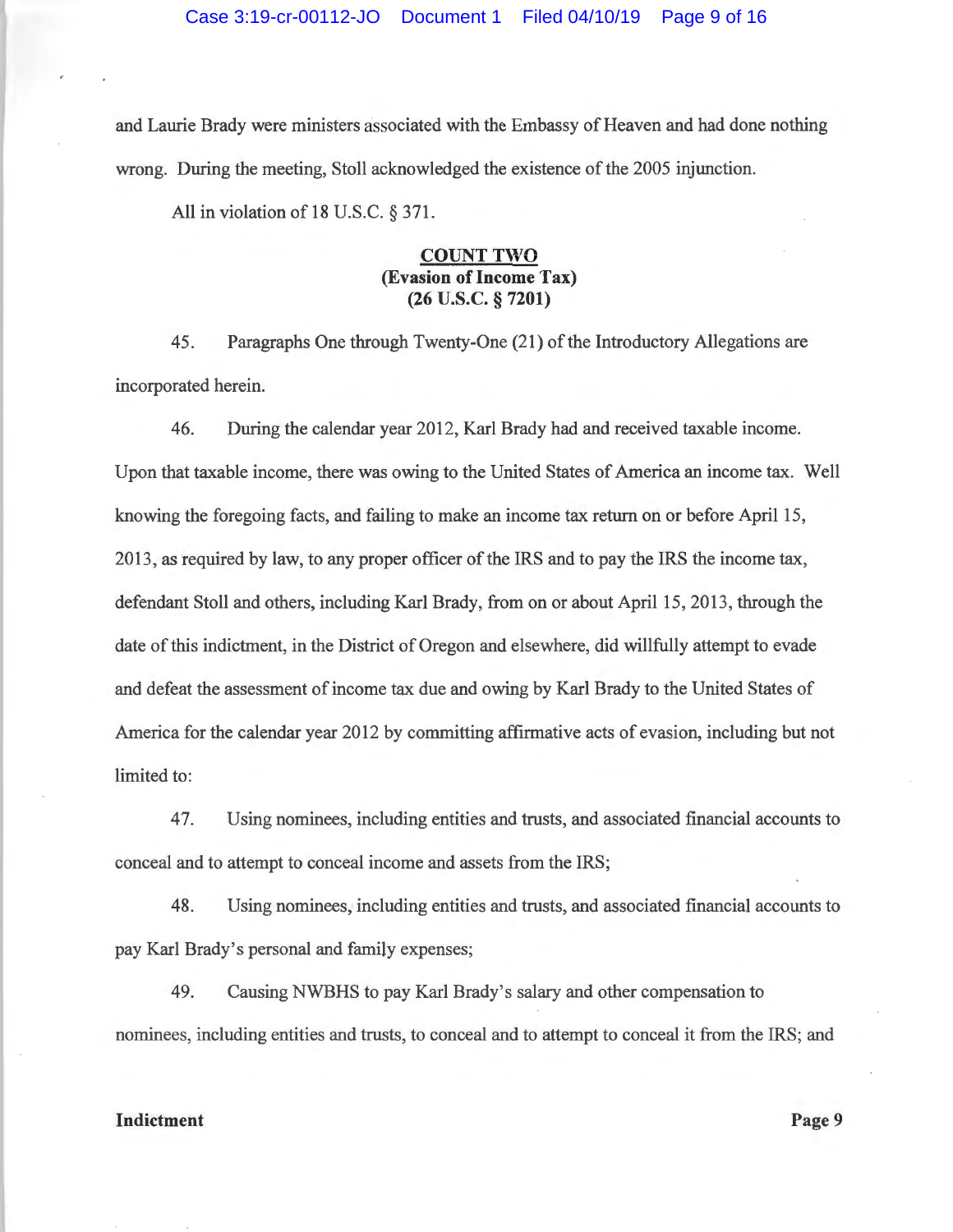50. Otherwise concealing and attempting to conceal from all proper officers of the United States of America Karl Brady's true and correct income.

All in violation of  $26$  U.S.C. § 7201.

# **COUNT THREE (Evasion of Income Tax) (26 u.s.c. § 7201)**

51. Paragraphs One through Twenty-One (21) of the Introductory Allegations are incorporated herein.

52. During the calendar year 2013, Karl Brady had and received taxable income. Upon that taxable income, there was owing to the United States of America an income tax. Well knowing the foregoing facts, and failing to make an income tax return on or before April 15, 2014, as required by law, to any proper officer of the IRS and to pay the IRS the income tax, defendant Stoll and others, including Karl Brady, from on or about April 15, 2014, through the date of this indictment, in the District of Oregon and elsewhere, did willfully attempt to evade and defeat the assessment of income tax due and owing by Karl Brady to the United States of America for the calendar year 2013 by committing affirmative acts of evasion, including but not limited to:

53. Using nominees, including entities and trusts, and associated financial accounts to conceal and to attempt to conceal income and assets from the IRS;

54. Using nominees, including entities and trusts, and associated financial accounts to pay Karl Brady's personal and family expenses;

55. Causing NWBHS to pay Karl Brady's salary and other compensation to nominees, including entities and trusts, to conceal and to attempt to conceal it from the IRS; and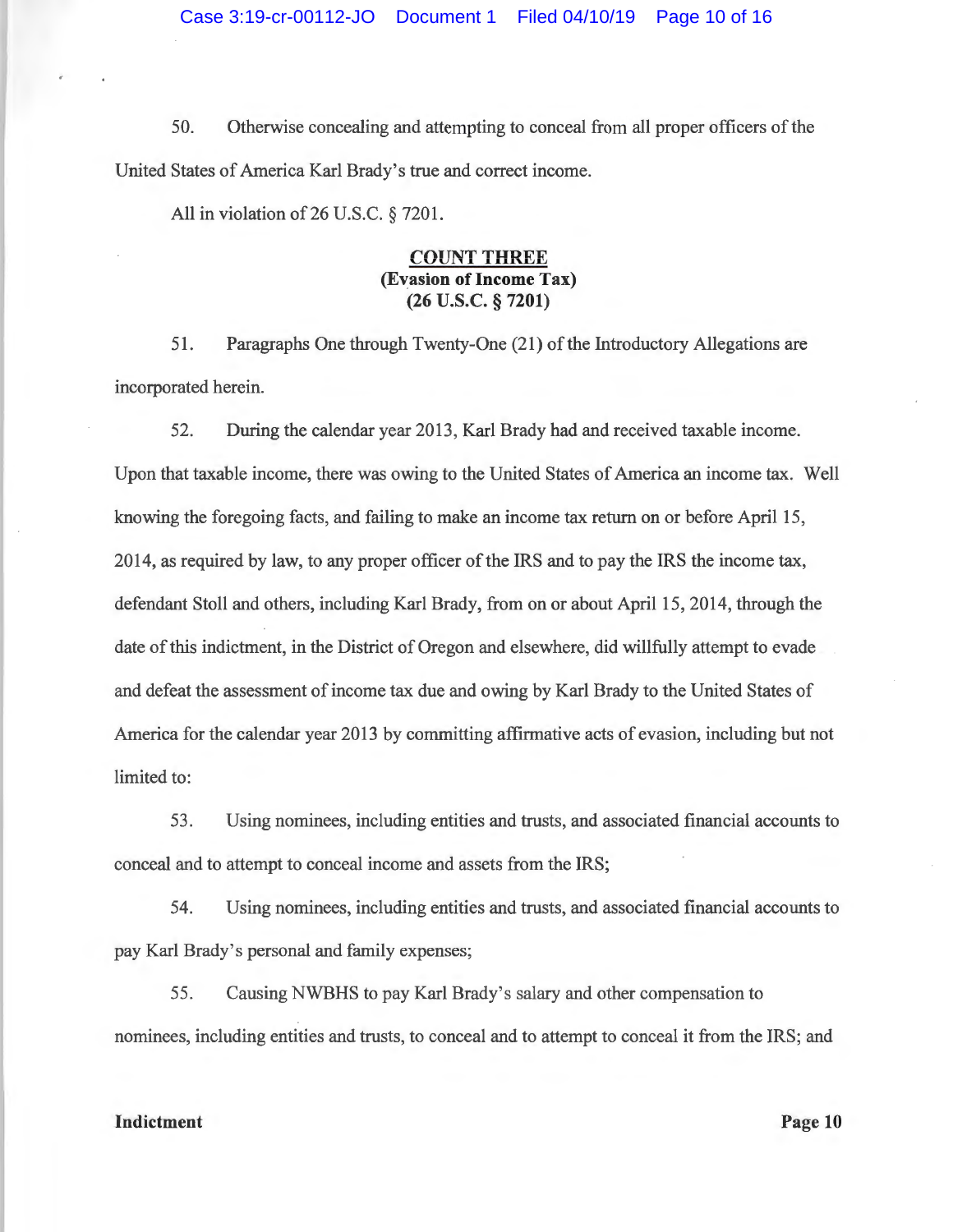56. Otherwise concealing and attempting to conceal from all proper officers of the United States of America Karl Brady's true and correct income.

All in violation of 26 U.S.C. § 7201.

# **COUNT FOUR (Evasion of Income Tax) (26 u.s.c. § 7201)**

57. Paragraphs One through Twenty-One (21) of the Introductory Allegations are incorporated herein.

58. During the calendar year 2014, Karl Brady had and received taxable income. Upon that taxable income, there was owing to the United States of America an income tax. Well knowing the foregoing facts, and failing to make an income tax return on or before April 15, 2015, as required by law, to any proper officer of the IRS and to pay the IRS the income tax, defendant Stoll and others, including Karl Brady, from on or about April 15, 2015, through the date of this indictment, in the District of Oregon and elsewhere, did willfully attempt to evade and defeat the assessment of income tax due and owing by Karl Brady to the United States of America for the calendar year 2014 by committing affirmative acts of evasion, including but not limited to:

59. Using nominees, including entities and trusts, and associated financial accounts to conceal and to attempt to conceal income and assets from the IRS;

60. Using nominees, including entities and trusts, and associated financial accounts to pay Karl Brady's personal and family expenses; and

61. Causing NWBHS to pay Karl Brady's salary and other compensation to nominees, including entities and trusts, to conceal and to attempt to conceal it from the IRS; and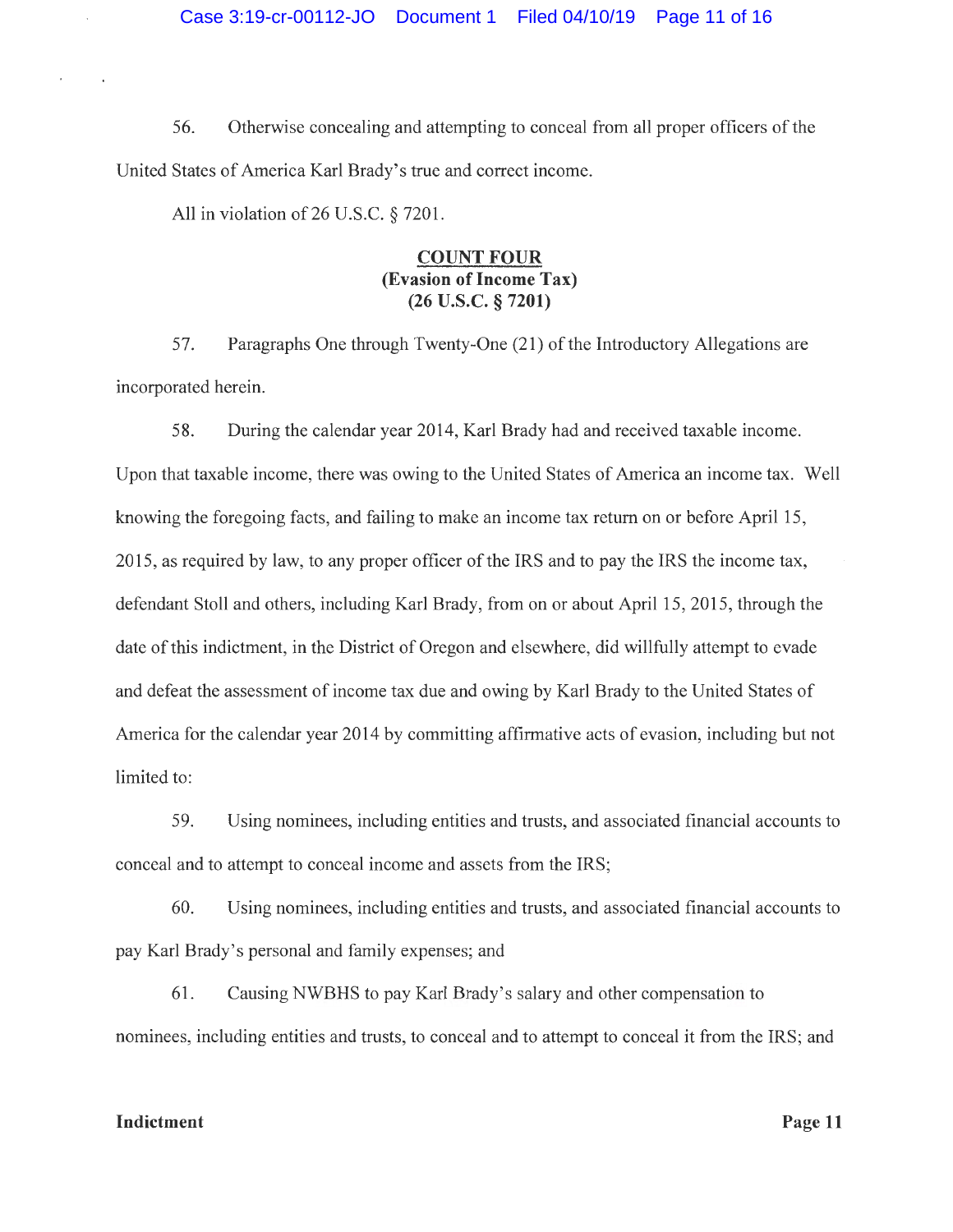62. Otherwise concealing and attempting to conceal from all proper officers of the United States of America Karl Brady's true and correct income.

All in violation of 26 U.S.C. § 7201.

# **COUNT FIVE (Conspiracy to Commit Bank Fraud) (18 u.s.c. § 1349, 1344)**

63 . Paragraphs One through Twenty-One (21) of the Introductory Allegations are incorporated herein.

64. In 2014 and 2015, Bank of America/Green Tree Lending and Caliber Home Loans were mortgage lending institutions engaged in the business of providing mortgage loans to qualified applicants, and are financial institutions as defined by 18 U.S.C. § 20.

# **OBJECT OF THE CONSPIRACY**

65. Beginning in or about September 2014 and continuing until in or about August 2015, in the District of Oregon and elsewhere, defendant Stoll conspired and agreed, with Karl Brady and with others known and unknown, to commit the following offense in violation of 18 U.S.C. § 1349:

a. **Bank Fraud:** The defendant knowingly devised and intended to devise a material scheme and artifice to defraud Bank of America/Green Tree Lending and Caliber Home Loans, financial institutions as defined by 18 U.S.C. § 20, by means of materially false and fraudulent statements, representations, promises, and omissions in violation of 18 U.S.C. § 1344.

### **MANNER AND MEANS OF THE CONSPIRACY**

66. During the timeframe alleged, defendant Stoll became a member of the conspiracy knowing of its object and intending to help accomplish it.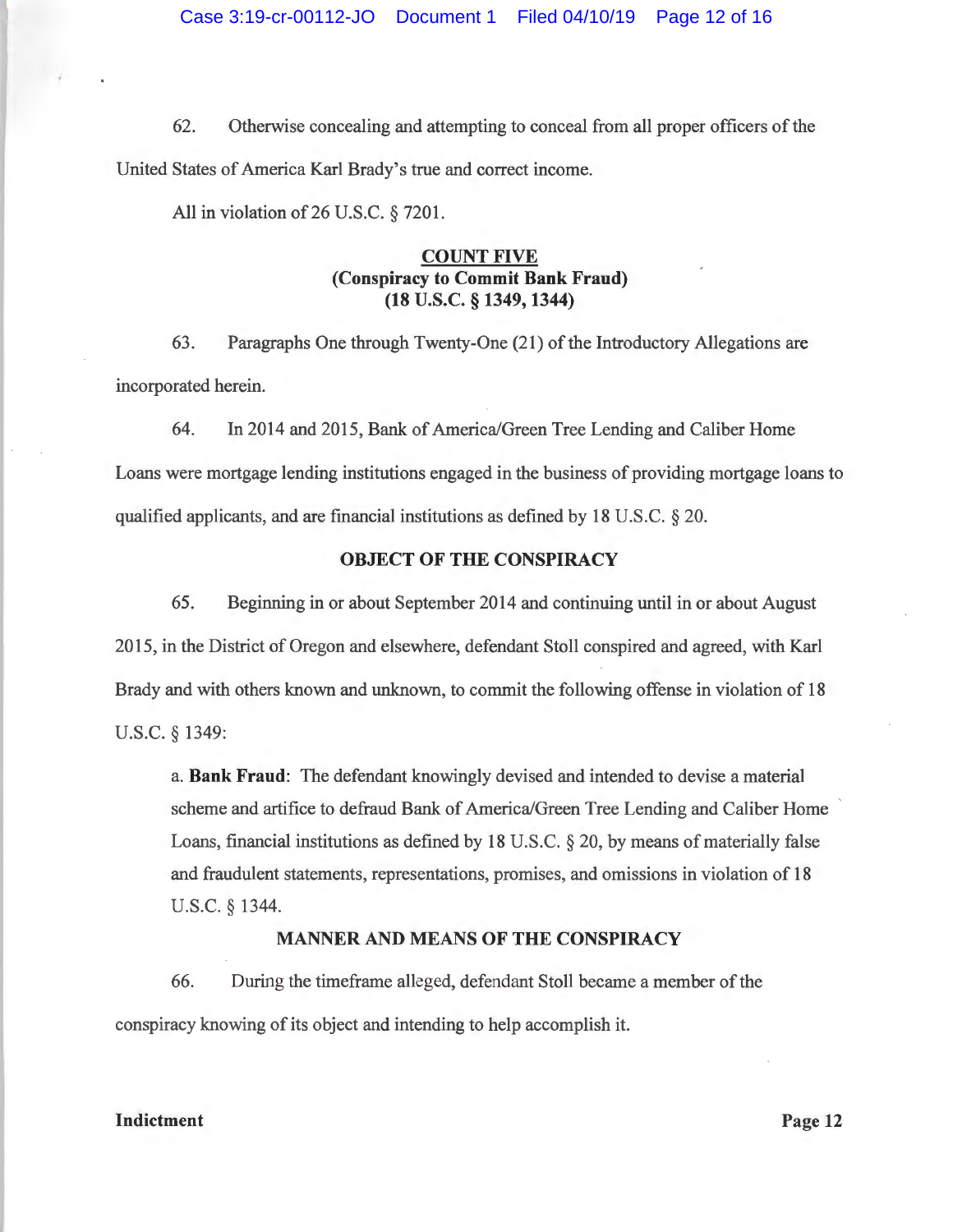67. As part of the conspiracy, during the timeframe alleged, defendant Stoll knowingly counseled, aided and assisted Karl Brady in submitting a false short sale application and other fraudulent documents to avoid repayment to mortgage lending institutions on a property in Hawaii.

68. As part of the conspiracy, on or about September 2, 2014, defendant Stoll, Karl Brady and others communicated via email regarding the content of Karl Brady's false short sale application form.

69. As part of the conspiracy, Karl Brady submitted a short sale application form to his lenders, Bank of America/Green Tree Lending and Caliber Home Loans, dated June 15, 2015. In the form, which defendant Stoll assisted in preparing, Karl Brady falsely listed "none" as his monthly household income.

70. As part of the conspiracy, Karl Brady submitted a letter in support of his short sale application form to his lenders, Bank of America/Green Tree Lending and Caliber Home Loans, dated June 25, 2015. In the letter, which defendant Stoll assisted in preparing, Karl Brady falsely states that he and his wife were under the complete care of a church ministry, had no income, no assets, and were completely dependent on a church.

71. Defendant Stoll and Karl Brady submitted the false short sale application and letter in support of the application to influence the financial institutions' decision to accept and authorize the short sale.

All in violation of 18 U.S.C. § 1344 and 18 U.S.C. § 1349.  $111$ 

# $111$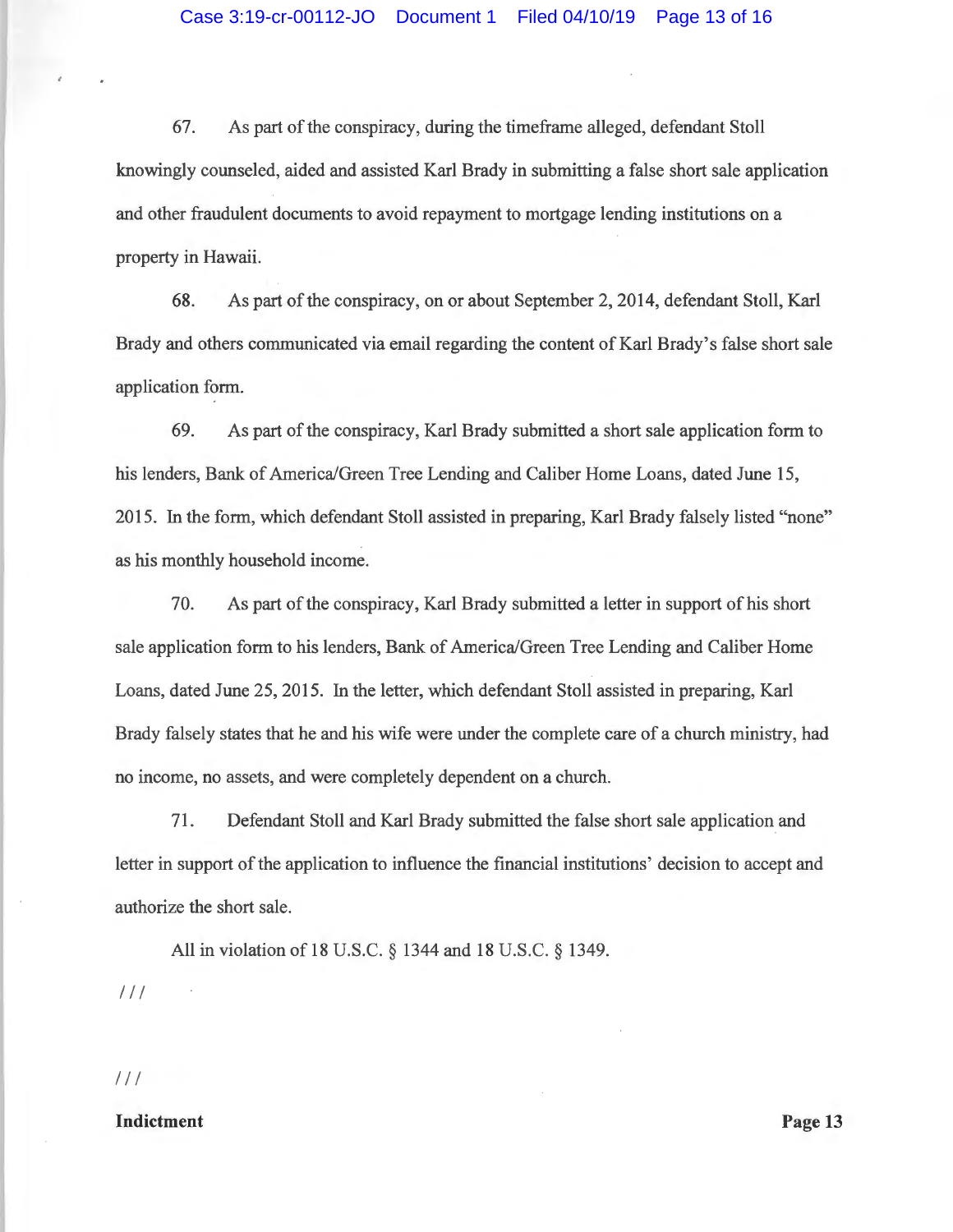# **COUNT SIX (Bank Fraud) (18 u.s.c. § 1344)**

72. Paragraphs One through Twenty-One (21) of the Introductory Allegations and paragraph Sixty-Four (64) are incorporated herein.

73. Beginning in or about September 2014 and continuing until in or about August 2015, in the District of Oregon and elsewhere, defendant Stoll and others, known and unknown, knowingly devised and intended to devise a material scheme and artifice to defraud Bank of America/Green Tree Lending and Caliber Home Loans, financial institutions as defined by 18 U.S.C. § 20, by means of materially false and fraudulent statements, representations, promises, and omissions.

74. It was part of the scheme that defendant Stoll knowingly counseled, aided and assisted and with others, known and unknown, in submitting a false short sale application and false supporting documents to Bank of America/Green Tree Lending and Caliber Home Loans for Karl Brady to avoid repayment to mortgage lending institutions on a property in Hawaii.

75. On or about June 15, 2015, defendant Stoll, for the purposes of executing a material scheme to defraud by means of materially false and fraudulent pretenses, representations, promises, and omissions of fact, caused a fraudulent short sale application and letter in support of short sale application to be submitted to Bank of America/Green Tree Lending and Caliber Home Loans, financial institutions as defined by 18 U.S.C. § 20. In the short sale application and supporting documents, defendant Stoll and others falsely stated that Karl Brady and his wife were under the complete care of a church ministry, had no income, no assets, and were completely dependent on a church.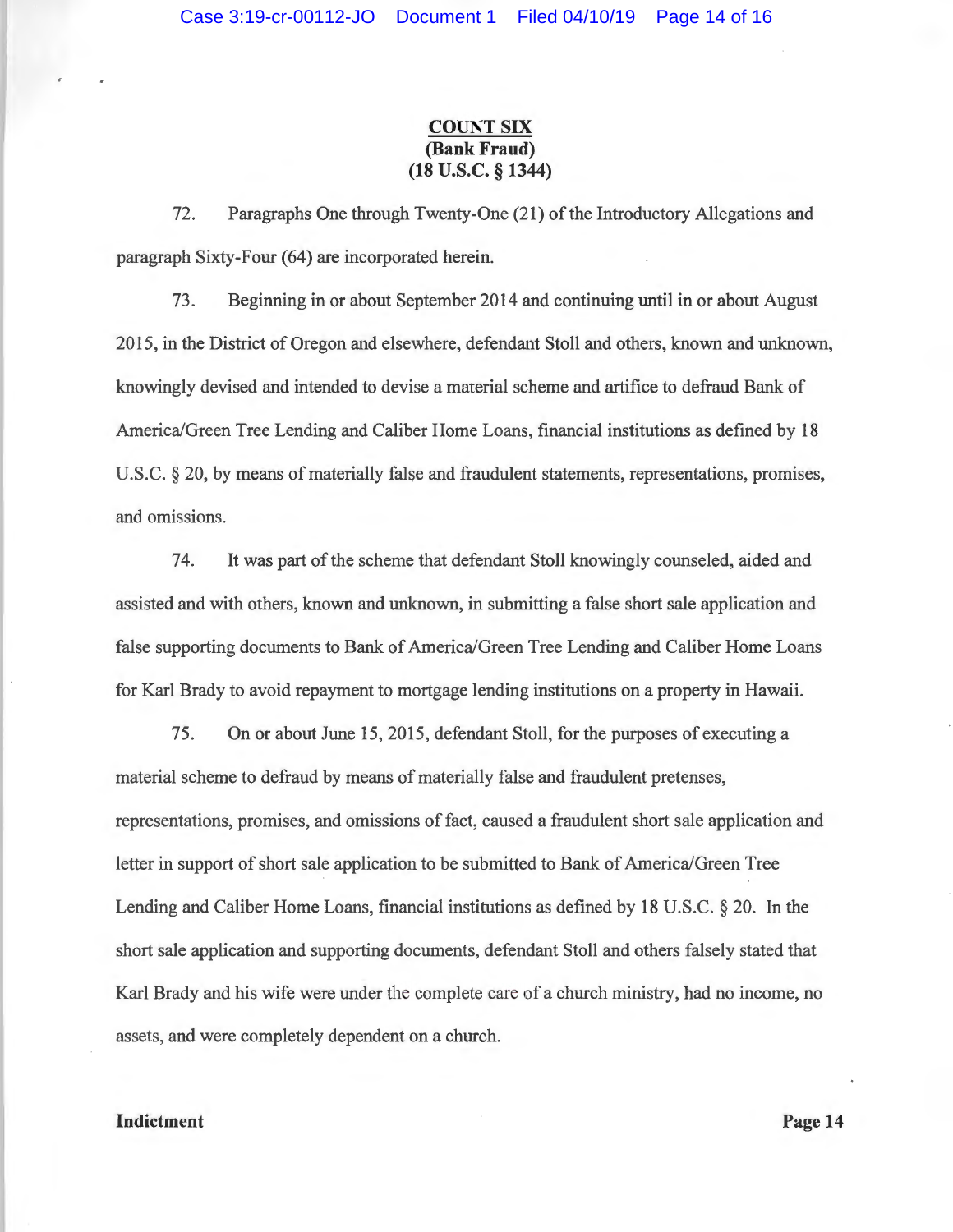76. Relying on the false short sale application and supporting letter, Bank of America/Green Tree Lending and Caliber Home Loans authorized and approved the short sale.

77. Based on the false short sale application and related documents, Caliber Home Loans suffered losses of \$73,701.48 on the first mortgage and Bank of America/Greentree suffered losses of \$48,083.77 on the second mortgage.

All in violation of Title 18 U.S.C. § 1344 and 18 U.S.C. § 2.

# **COUNT SEVEN (False Statement on a Loan Application) (18 u.s.c. § 1014)**

78. On or about June 15, 2015, in the District of Oregon and elsewhere, defendant Stoll and others known and unknown, knowingly made false statements on a short sale application and letter in support of short sale application, for the purpose of influencing the action of a mortgage lending business, namely Bank of America/Green Tree Lending and Caliber Home Loans, financial institutions as defined by 18 U.S.C. § 20, in connection with an application or loan forbearance, in that the defendant falsely represented that Karl Brady had no monthly household income, and that Karl Brady and his wife were under the complete care of a church ministry, had no income, no assets, and were completely dependent on a church, when in  $111$ 

 $111$ 

 $111$